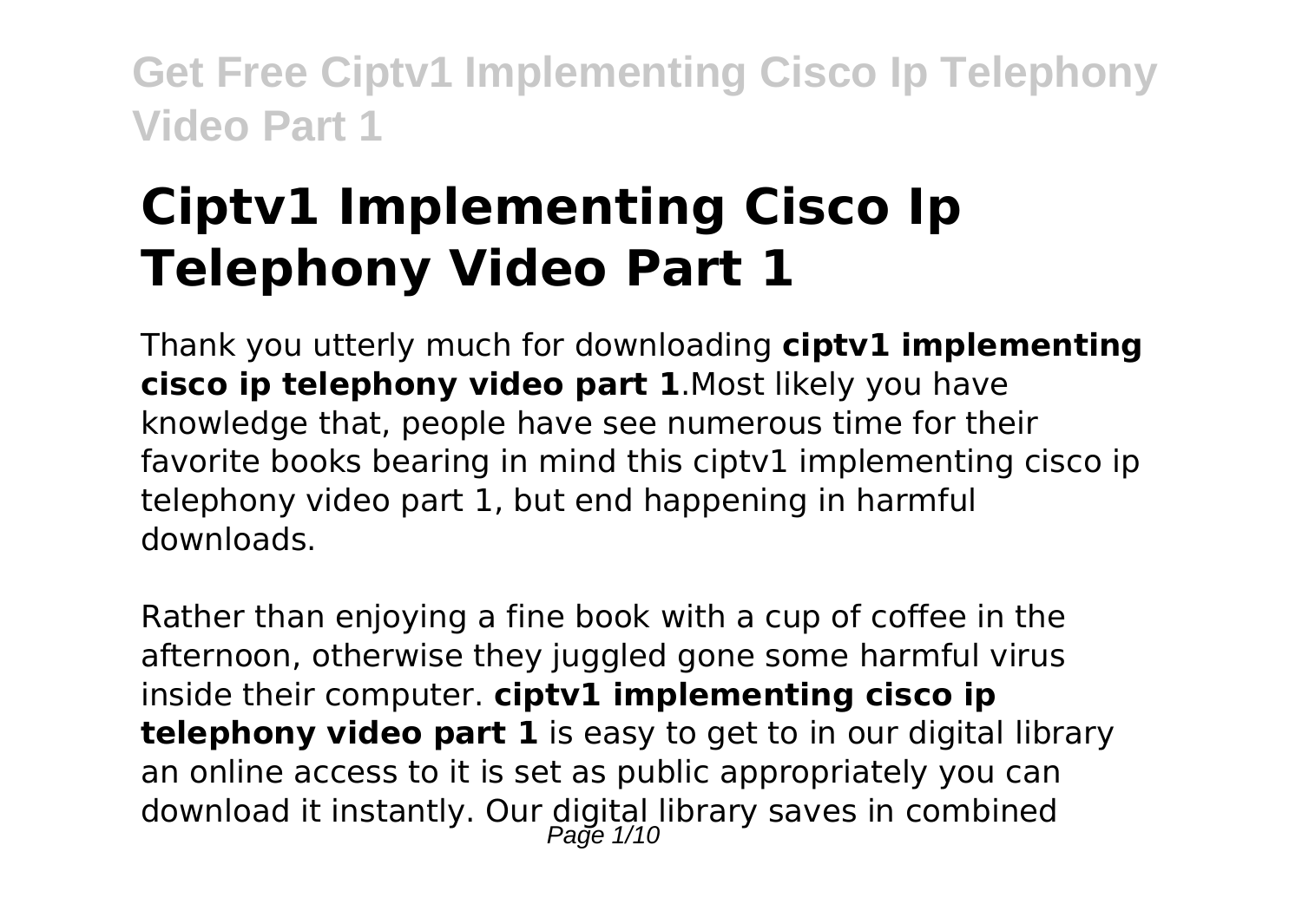countries, allowing you to get the most less latency epoch to download any of our books considering this one. Merely said, the ciptv1 implementing cisco ip telephony video part 1 is universally compatible following any devices to read.

Here are 305 of the best book subscription services available now. Get what you really want and subscribe to one or all thirty. You do your need to get free book access.

#### **Ciptv1 Implementing Cisco Ip Telephony**

Implementing Cisco IP Telephony & Video, Part 1 (CIPTV1) Retired. The 300-070 exam has been retired as of February 24, 2020. 300-070 CIPTV1. Certification: CCNP Collaboration. Duration: 75 minutes (65 - 75 questions) Available languages: English. Exam overview.

### **Implementing Cisco IP Telephony & Video, Part 1**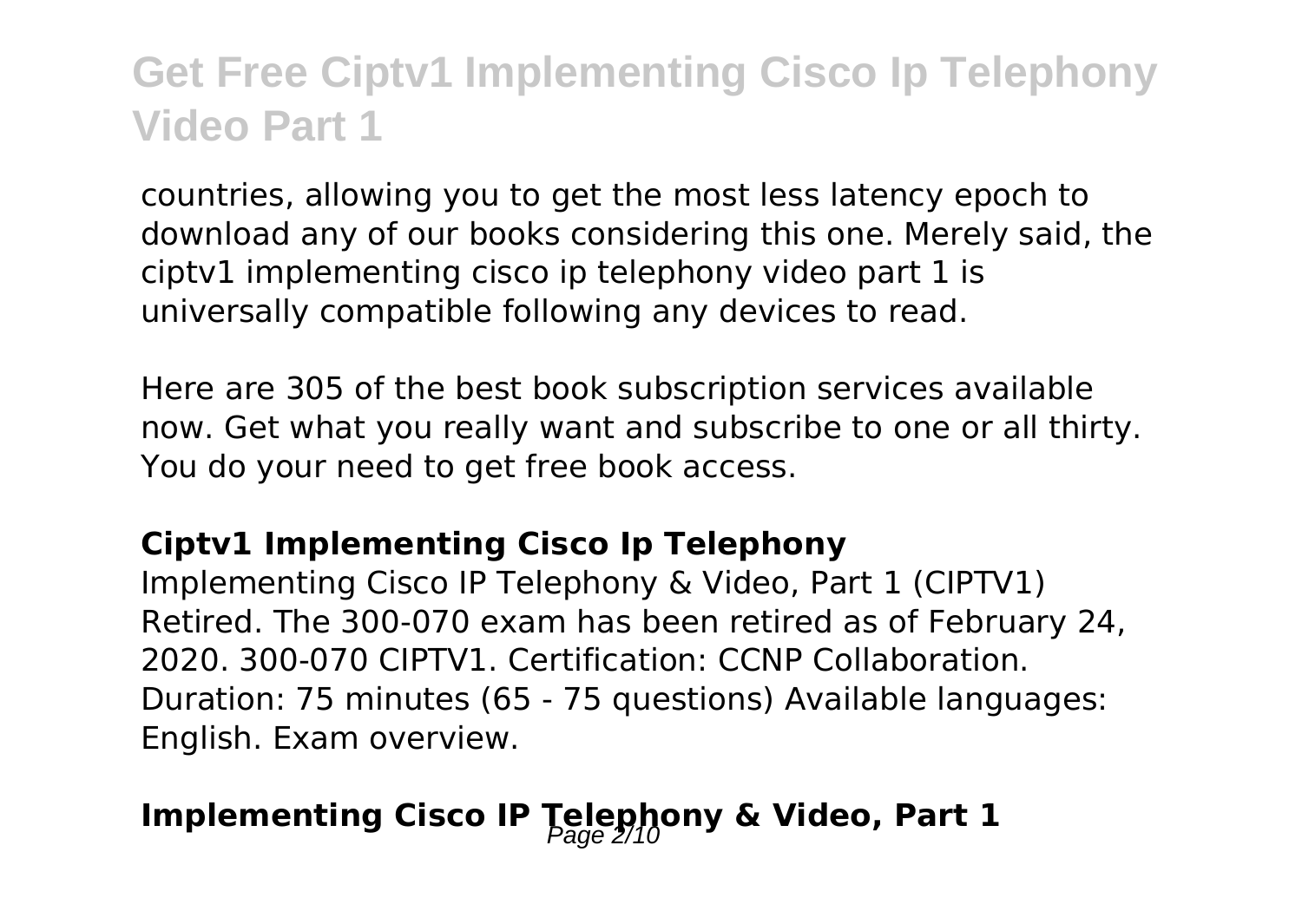### **(CIPTV1)**

Now fully updated for Cisco's new CIPTV1 300-070 exam Implementing Cisco IP Telephony and Video, Part 1(CIPTV1) Foundation Learning Guide is your Cisco ® authorized learning tool for CCNP ® Collaboration preparation. Part of the Cisco Press Foundation Learning Series, it teaches essential knowledge and skills for building and maintaining a robust and scalable Cisco Collaboration solution.

### **Implementing Cisco IP Telephony and Video, Part 1 (CIPTV1 ...**

Overview Implementing Cisco®IP Telephony & Video, Part 1 (CIPTV1) Version 1.0 is a Cisco Training on Demand course. It prepares you with the knowledge and the capabilities to implement a Cisco Collaboration solution at a single-site environment.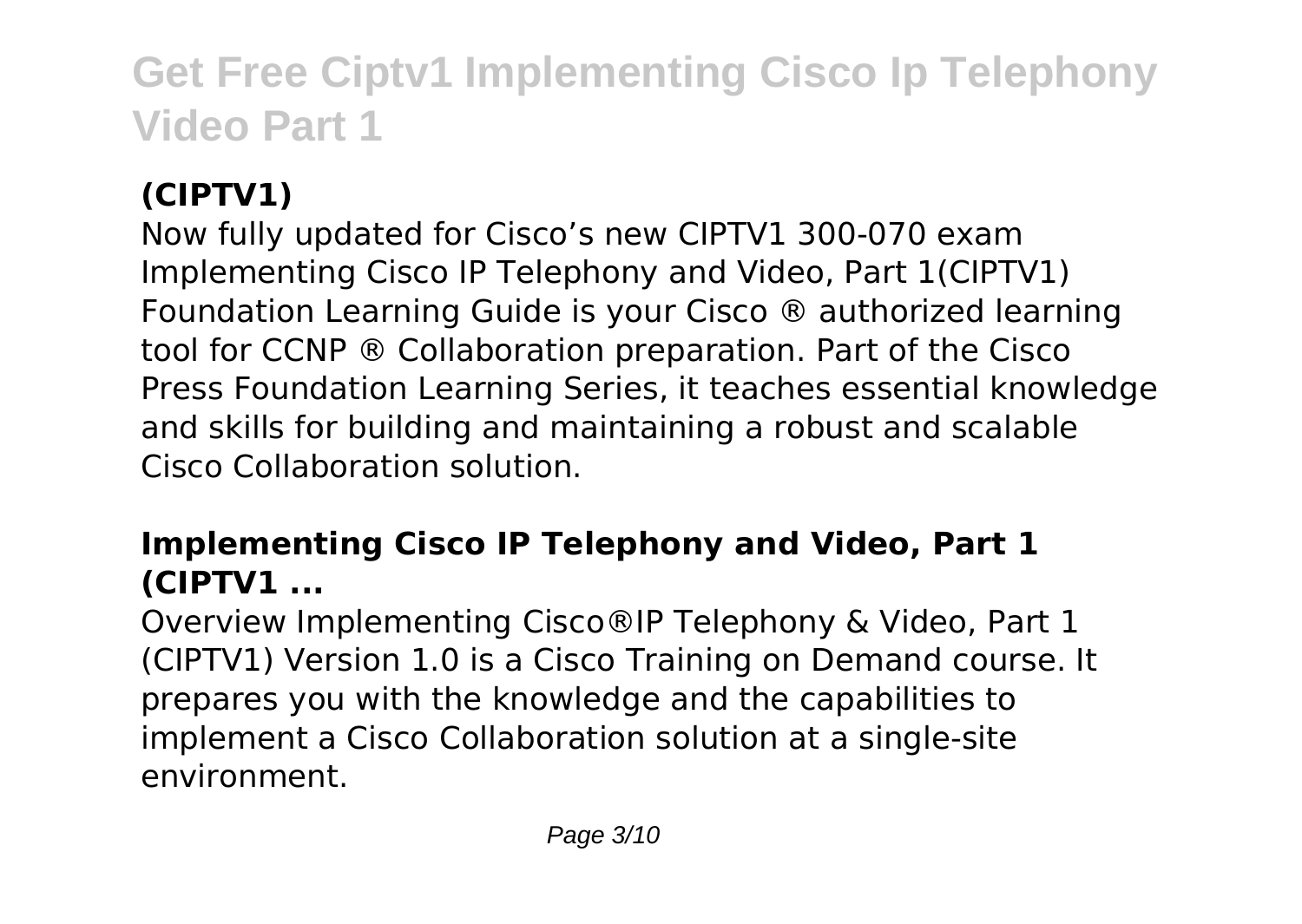### **Implementing Cisco IP Telephony & Video, Part 1 (CIPTV1)**

300-070 - Implementing Cisco IP Telephony and Video Part 1 CIPTV1 is one of four courses required for the Cisco Certified Network Professional for Collaboration Career Certification Show me more

### **CIPTV1 | Implementing Cisco IP Telephony and Video Part 1 ...**

Exam Description: The Implementing Cisco IP Telephony & Video, Part 1 (CIPTV1) v1.0 exam is a 75 minute 55-65 question assessment that tests learners for implementing a Cisco Unified Collaboration solution in a single-site environment. The exam focuses primarily on Cisco Unified Communications Manager.

### **Implementing Cisco IP Telephony & Video, Part 1 v1.0 (300-070)** Page 4/10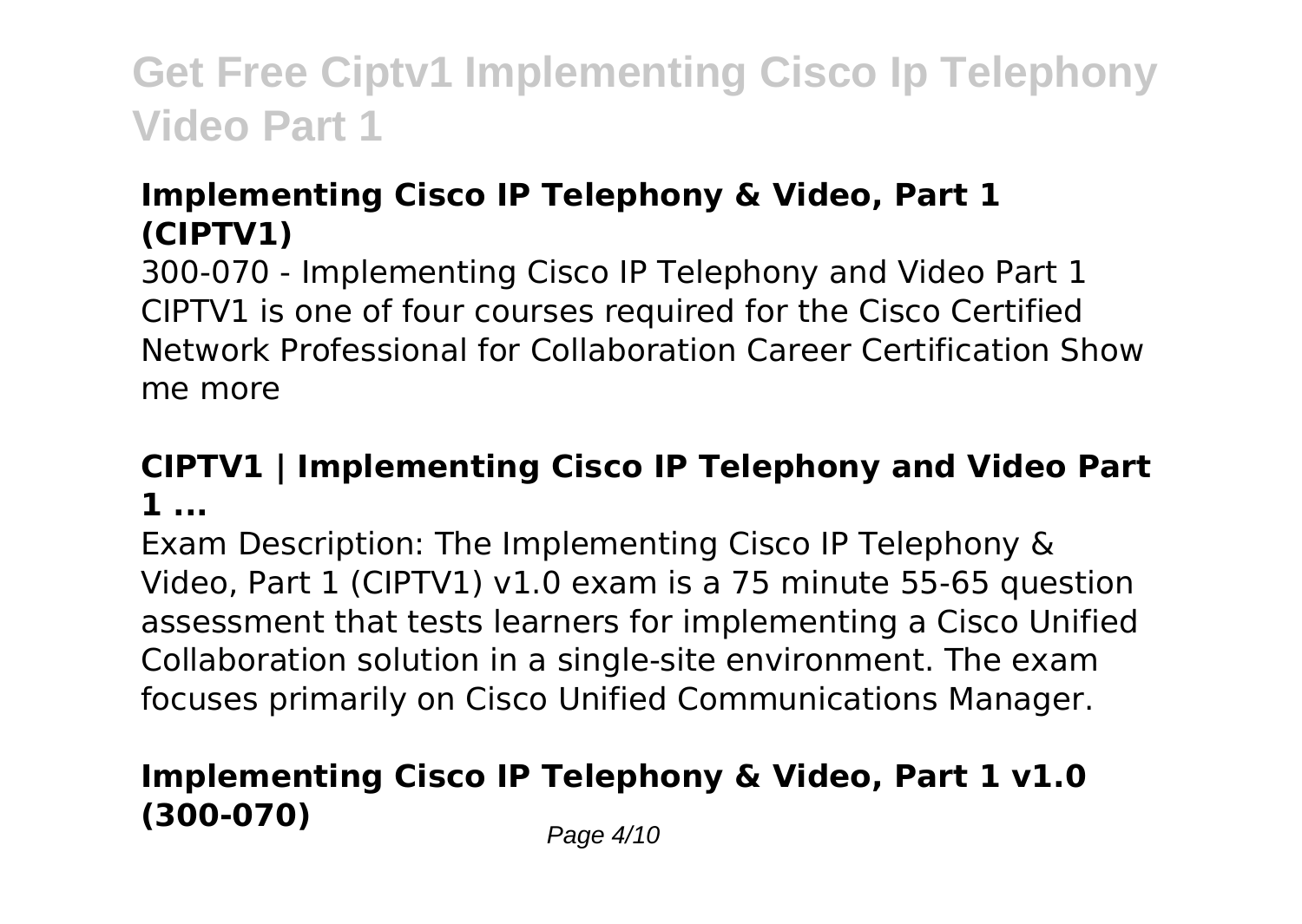IMPLEMENTING CISCO IP TELEPHONY AND VIDEO PART 1 CIPTV1-EL

### **IMPLEMENTING CISCO IP TELEPHONY AND VIDEO PART 1 CIPTV1-EL ...**

Implementing Cisco IP Telephony & Video, Part 1 (CIPTV1) v1.0 is a five-day course that prepares the learner for implementing a Cisco Collaboration solution at a single-site environment. This course focuses primarily on Cisco Unified Communications Manager Version 10.x, which is the call-routing and signaling component for the Cisco Collaboration solution.

#### **Implementing Cisco® IP Telephony & Video, Part 1 Course ...**

Working knowledge of fundamental terms and concepts of 300-070 - Implementing Cisco IP Telephony and Video Part 1 computer networking, including LANs, WANs, and IP switching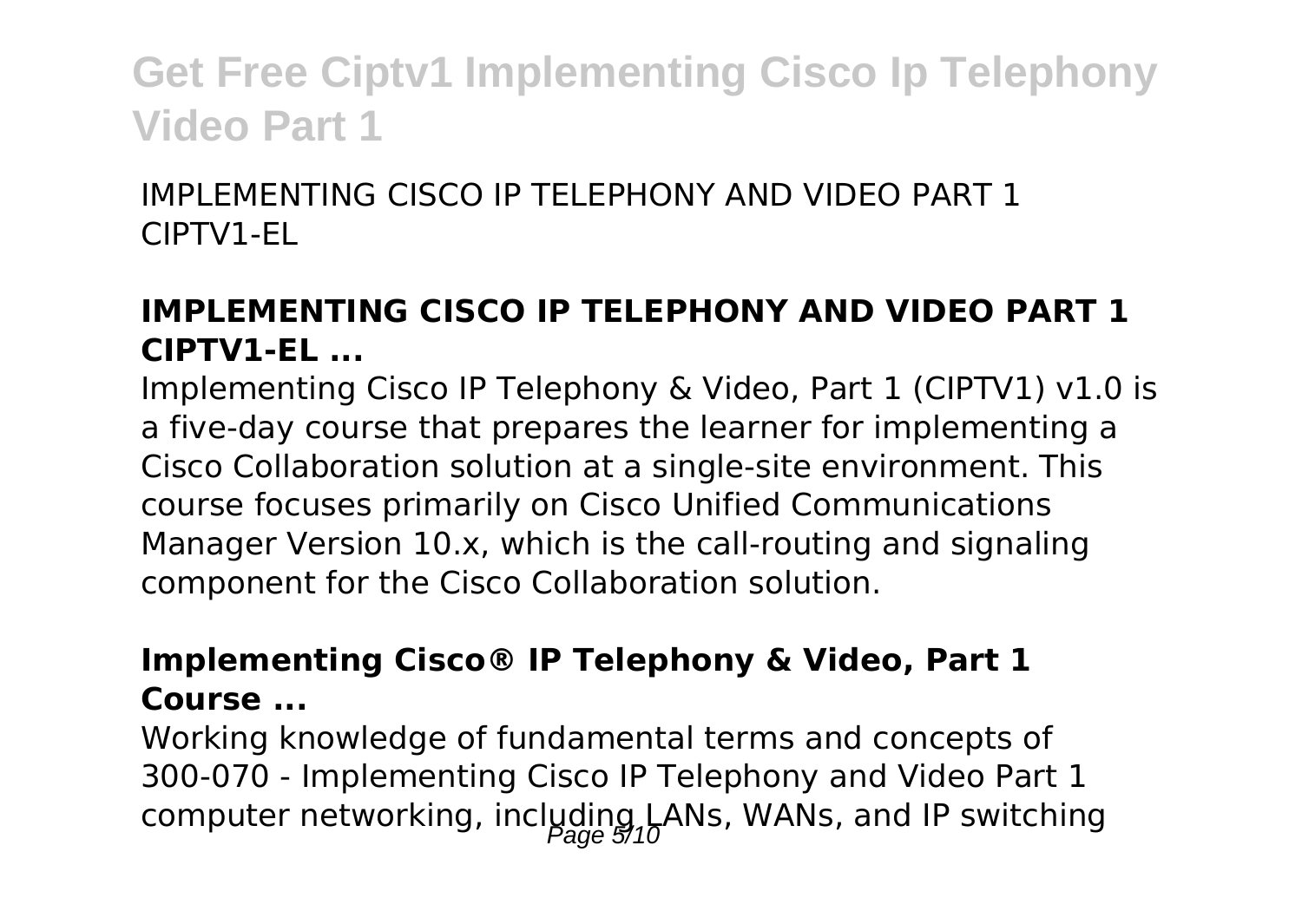CIPTV1 is one of four courses required for the Cisco Certified Network and routing Professional for Collaboration Career Certification

#### **Implementing Cisco IP Telephony and Video Part 1**

Implementing Cisco IP Telephony and Video Part 1. Duración: 5 Días Código del Curso: CIPTV1 Version: 1.0 Temario: Cisco IP Telephony & Video, Part 1 (CIPTV1) v1.0 is a five-day course that prepares the learner for implementing a Cisco Collaboration solution at a single-site environment. This course focuses primarily on Cisco Unified Communications Manager Version 10.x, which is the call-routing and signaling component for the Cisco Collaboration solution Lab exercises included in the ...

#### **Implementing Cisco IP Telephony and Video Part 1**

This is Cisco's authorized, self-paced, foundation learning tool for the new Implementing Cisco IP Telephony and Video, Part 1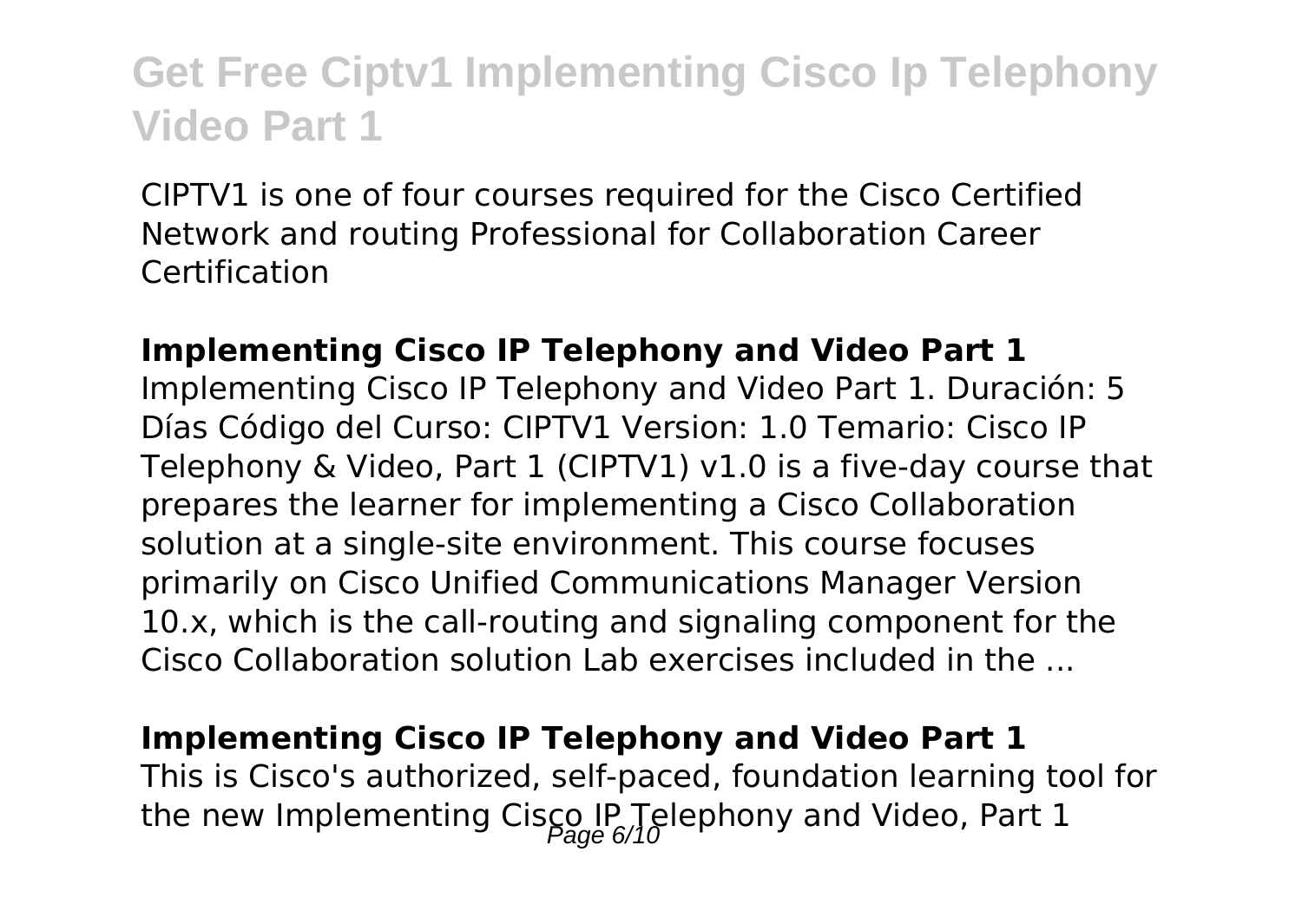(CIPTV1 300-070) exam, required for Cisco CCNP Collaboration certification. It brings together essential knowledge for implementing a Cisco Unified Collaboration solution in a singlesite environment.

### **Implementing Cisco IP Telephony and Video, Part 1 (CIPTV1 ...**

CIPTV1 - Implementing Cisco IP Telephony & Video Part 1 v1.0. 5 days. DATES & PRICES Please contact FMC to schedule. Ci. Course Description. This hands-on course prepares you for implementing a Cisco collaboration solution in a single-site environment. Focusing primarily on Cisco Unified Communications Manager v10.x, you will learn post ...

### **CIPTV1 - Implementing Cisco IP Telephony & Video Part 1 v1.0**

Implementing Cisco IP Telephony and Video, Part 1 (CIPTV1)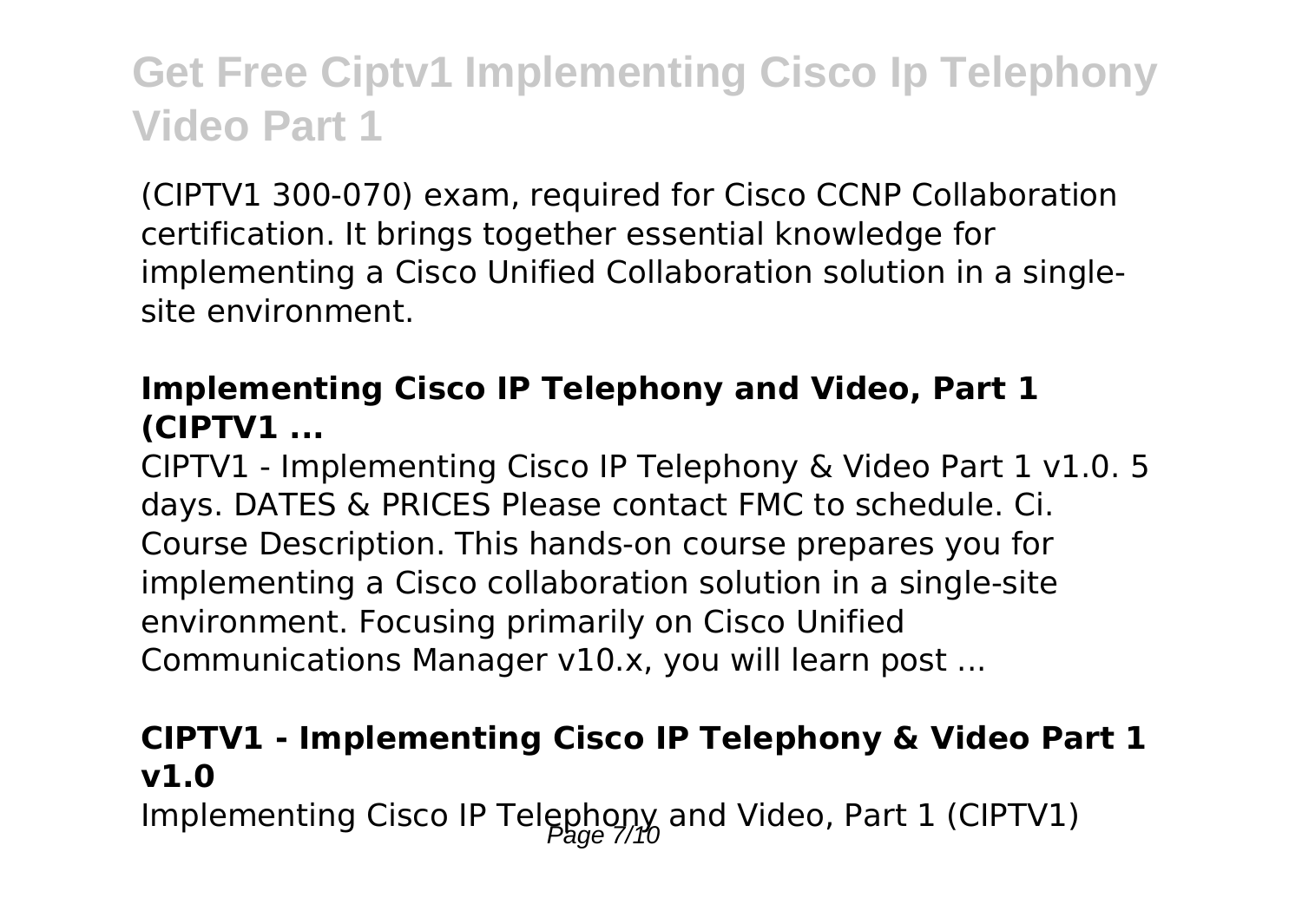v1.0: Varies: Describe and Configure Cisco Unified Communications Manager to Support On-Cluster Calling: Hide Topics: Establishing an On-cluster Call With Cisco Call Manager: Varies: Implementing Cisco IP Telephony and Video, Part 1 (CIPTV1) v1.0: Varies: Configure Media Resources: Hide ...

**CIPTV1 Exam - Study Materials - Cisco Learning Network** The Implementing Cisco Collaboration Applications (CLICA) v1.0 course provides you with the knowledge and skills to streamline communication protocol, strengthen compliance measures, and enhance your communication systems and devices with knowledge about Single Sign-On (SSO), Cisco Unified IM & Presence (IM&P), Cisco Unity® Connection and Cisco Unity Express, and Application clients.

**CCNP Collaboration - The Cisco Learning Network Store** The Implementing Cisco IP Telephony & Video, Part 1 (CIPTV1)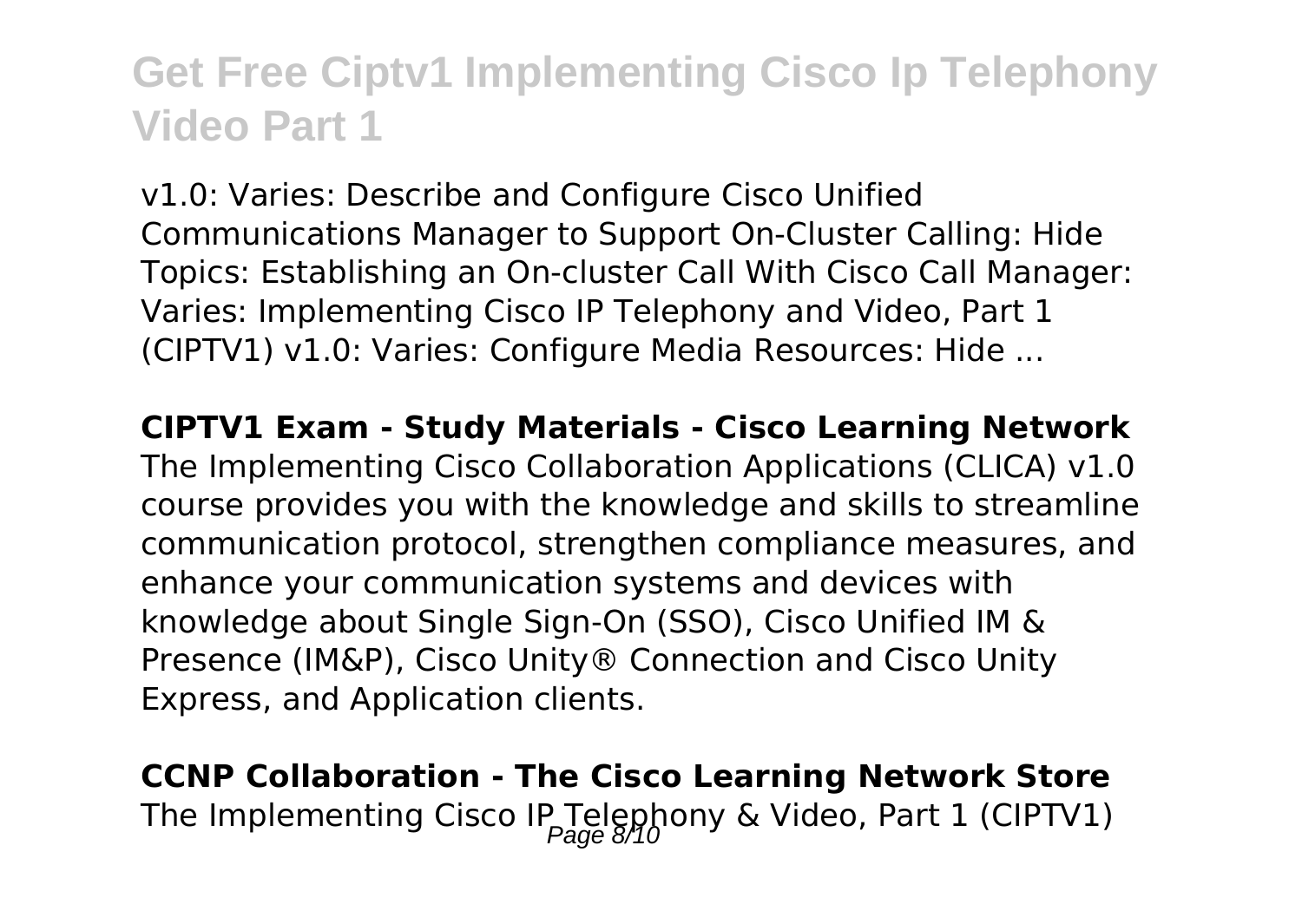v1.0 exam is a 75 minute 65-75 question assessment that tests learners for implementing a Cisco Unified Collaboration solution in a single-site environment. The exam focuses primarily on Cisco Unified Communications Manager.

#### **Implementing Cisco IP Telephony & Video, Part 1 v1.0 (300-070)**

Now fully updated for Cisco's new CIPTV1 300-070 exam Implementing Cisco IP Telephony and Video, Part 1 (CIPTV1) Foundation Learning Guide is your Cisco ® authorized learning tool for CCNP ® Collaboration preparation.

#### **Implementing Cisco IP Telephony and Video, Part 1 (CIPTV1 ...**

Now fully updated for Cisco's new CIPTV1 300-070 exam Implementing Cisco IP Telephony and Video, Part 1(CIPTV1) Foundation Learning Guide is your Cisco® authorized learning